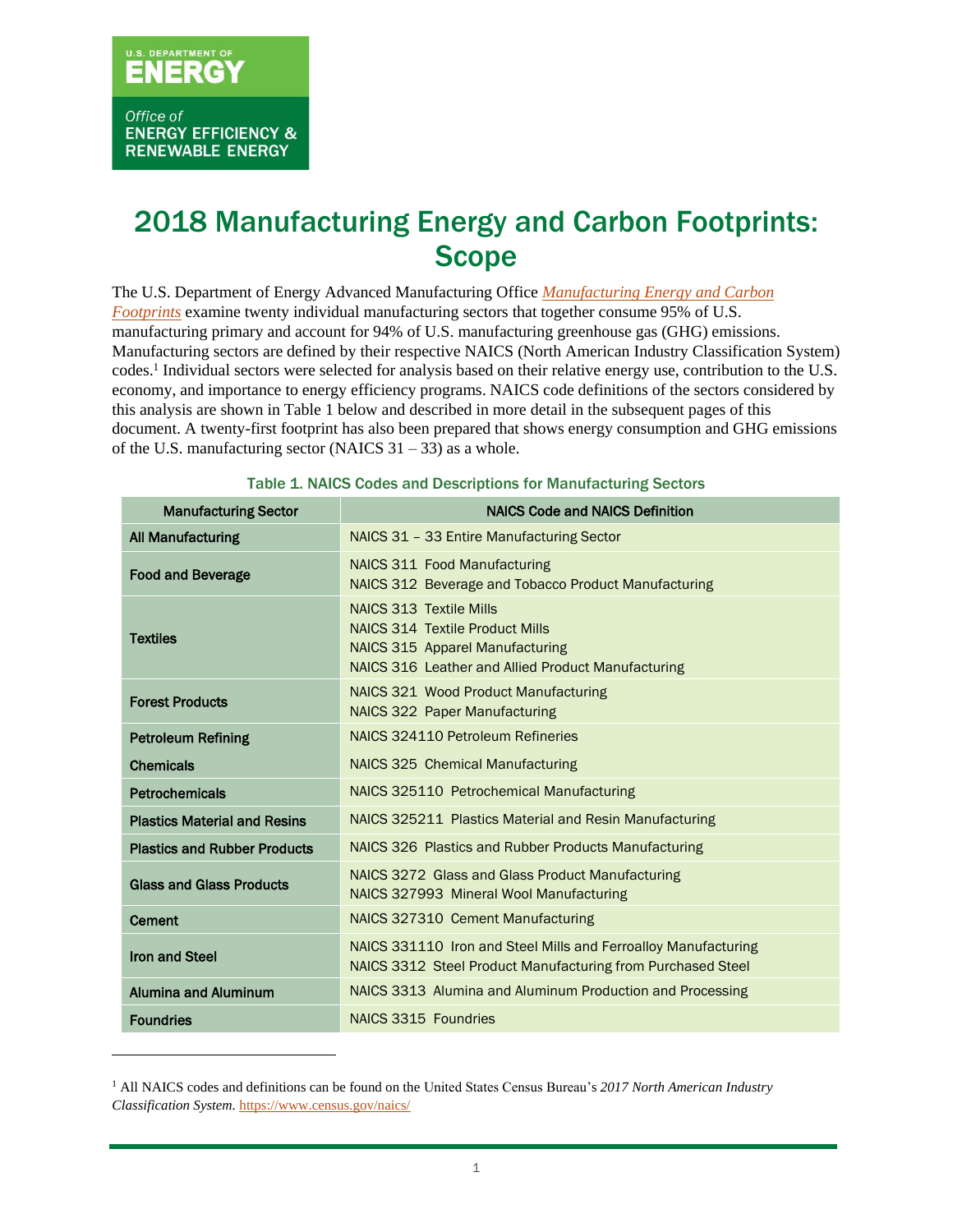| <b>Manufacturing Sector</b>                                | <b>NAICS Code and NAICS Definition</b>                                                                                            |
|------------------------------------------------------------|-----------------------------------------------------------------------------------------------------------------------------------|
| <b>Fabricated Metals</b>                                   | NAICS 332 Fabricated Metal Product Manufacturing                                                                                  |
| <b>Machinery</b>                                           | NAICS 333 Machinery Manufacturing                                                                                                 |
| Computers, Electronics, and<br><b>Electrical Equipment</b> | NAICS 334 Computer and Electronic Product Manufacturing<br>NAICS 335 Electrical Equipment, Appliance, and Component Manufacturing |
| <b>Semiconductors</b>                                      | NAICS 334413 Semiconductor and Related Device Manufacturing                                                                       |
| <b>Transportation Equipment</b>                            | NAICS 336 Transportation Equipment Manufacturing                                                                                  |
| <b>Automobile and Light Duty</b><br><b>Motor Vehicle</b>   | NAICS 336111 Automobile Manufacturing<br>NAICS 336112 Light Truck and Utility Vehicle Manufacturing                               |
| <b>Aerospace Product and Parts</b>                         | NAICS 3364 Aerospace Product and Parts Manufacturing                                                                              |

# NAICS Code Descriptions<sup>2</sup>

#### 31 – 33 Manufacturing Sector as a Whole

The Manufacturing sector comprises establishments engaged in the mechanical, physical, or chemical transformation of materials, substances, or components into new products. Establishments in the Manufacturing sector are often described as plants, factories, or mills and characteristically use power-driven machines and material handling equipment. However, establishments that transform materials or substances into new products by hand or in the worker's home and those engaged in selling to the general public products made on the same premises from which they are sold, such as bakeries, candy stores, and custom tailors, may also be included in this sector. Manufacturing establishments may process materials or may contract with other establishments to process their materials for them. Both types of establishments are included in manufacturing.

# 311 – Food Manufacturing

Industries in the Food Manufacturing subsector transform livestock and agricultural products into products for intermediate or final consumption. The industry groups are distinguished by the raw materials (generally of animal or vegetable origin) processed into food products. The food products manufactured in these establishments are typically sold to wholesalers or retailers for distribution to consumers, but establishments primarily engaged in retailing bakery and candy products made on the premises not for immediate consumption are included.

# 312 – Beverage and Tobacco Product Manufacturing

Industries in the Beverage and Tobacco Product Manufacturing subsector manufacture beverages and tobacco products. Beverage Manufacturing includes three types of establishments: (1) those that manufacture nonalcoholic beverages; (2) those that manufacture alcoholic beverages through the fermentation process; and (3) those that produce distilled alcoholic beverages. Ice manufacturing, while not a beverage, is included with nonalcoholic beverage manufacturing because it uses the same production process as water purification. Tobacco Manufacturing includes two types of establishments: (1) those engaged in redrying and stemming tobacco and, (2) those that manufacture tobacco products, such as cigarettes and cigars.

<sup>2</sup> All definitions from the United States Census Bureau.<https://www.census.gov/naics/>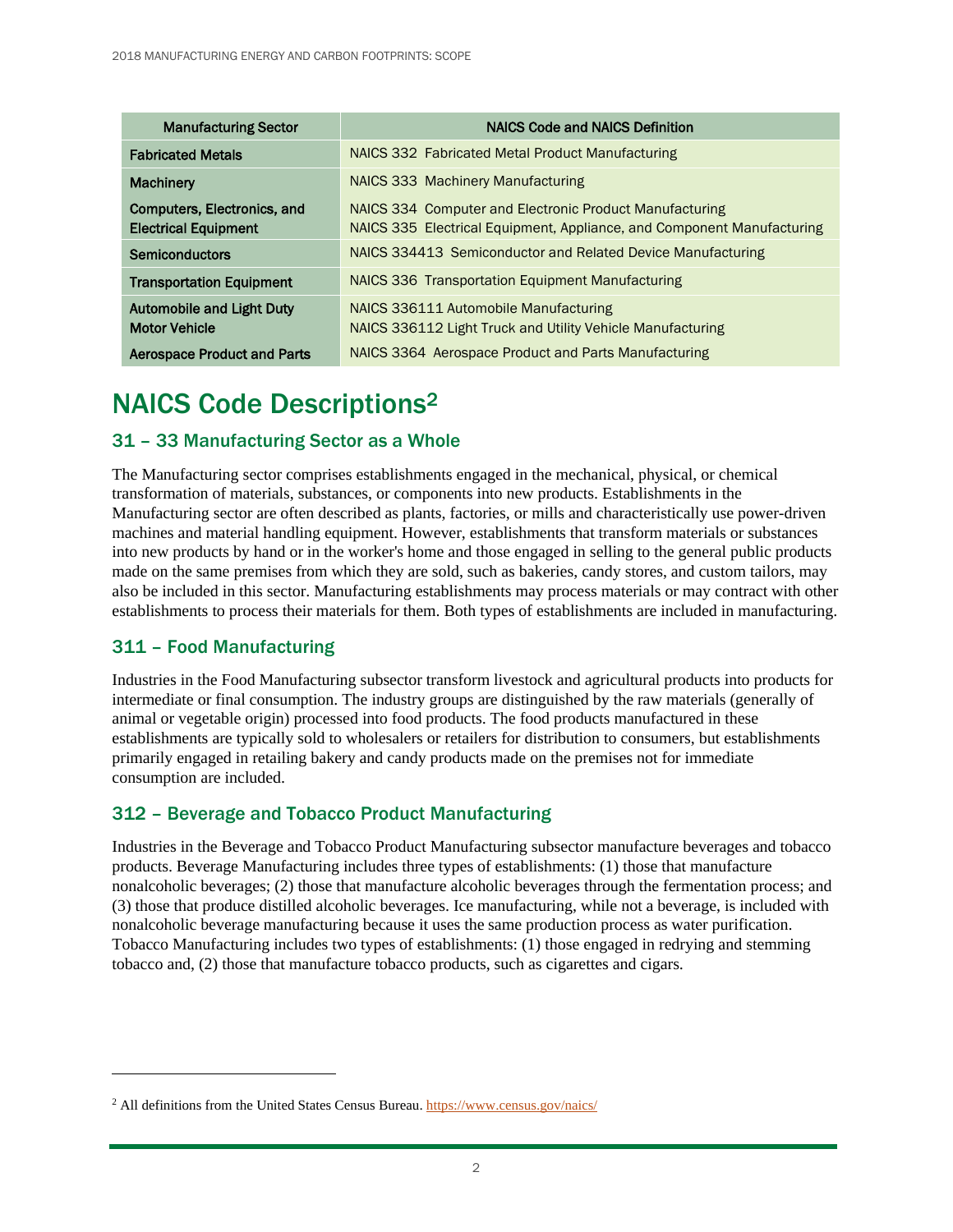# 313 – Textile Mills

Industries in the Textile Mills subsector group establishments that transform a basic fiber (natural or synthetic) into a product, such as yarn or fabric that is further manufactured into usable items, such as apparel, sheets, towels, and textile bags for individual or industrial consumption. The further manufacturing may be performed in the same establishment and classified in this subsector, or it may be performed at a separate establishment and be classified elsewhere in manufacturing. The main processes in this subsector include preparation and spinning of fiber, knitting or weaving of fabric, and the finishing of the textile. The NAICS structure follows and captures this process flow. Major industries in this flow, such as preparation of fibers, weaving of fabric, knitting of fabric, and fiber and fabric finishing, are uniquely identified. Texturizing, throwing, twisting, and winding of yarn contains aspects of both fiber preparation and fiber finishing and is classified with preparation of fibers rather than with finishing of fiber.

# 314 – Textile Product Mills

Industries in the Textile Product Mills subsector group make textile products (except apparel). With a few exceptions, processes used in these industries are generally cut and sew (i.e., purchasing fabric and cutting and sewing to make non-apparel textile products, such as sheets and towels).

#### 315 – Apparel Manufacturing

Industries in the Apparel Manufacturing subsector group have two distinct manufacturing processes: (1) cut and sew (i.e., purchasing fabric and cutting and sewing to make a garment), and (2) the manufacture of garments in establishments that first knit fabric and then cut and sew the fabric into a garment. The Apparel Manufacturing subsector includes a diverse range of establishments manufacturing full lines of ready-to-wear apparel and custom apparel: apparel contractors, performing cutting or sewing operations on materials owned by others; jobbers performing entrepreneurial functions involved in apparel manufacture; and tailors, manufacturing custom garments for individual clients are all included. Knitting, when done alone, is classified in the Textile Mills subsector, but when knitting is combined with the production of complete garments, the activity is classified in Apparel Manufacturing.

# 316 – Leather and Allied Product Manufacturing

Establishments in the Leather and Allied Product Manufacturing subsector transform hides into leather by tanning or curing and fabricating the leather into products for final consumption. It also includes the manufacture of similar products from other materials, including products (except apparel) made from "leather substitutes," such as rubber, plastics, or textiles. Rubber footwear, textile luggage, and plastics purses or wallets are examples of "leather substitute" products included in this group. The products made from leather substitutes are included in this subsector because they are made in similar ways leather products are made (e.g., luggage). They are made in the same establishments, so it is not practical to separate them. The inclusion of leather making in this subsector is partly because leather tanning is a relatively small industry that has few close neighbors as a production process, partly because leather is an input to some of the other products classified in this subsector and partly for historical reasons.

# 321 – Wood Product Manufacturing

Industries in the Wood Product Manufacturing subsector manufacture wood products, such as lumber, plywood, veneers, wood containers, wood flooring, wood trusses, manufactured homes (i.e., mobile homes), and prefabricated wood buildings. The production processes of the Wood Product Manufacturing subsector include sawing, planing, shaping, laminating, and assembling of wood products starting from logs that are cut into bolts, or lumber that then may be further cut, or shaped by lathes or other shaping tools. The lumber or other transformed wood shapes may also be subsequently planed or smoothed, and assembled into finished products, such as wood containers. The Wood Product Manufacturing subsector includes establishments that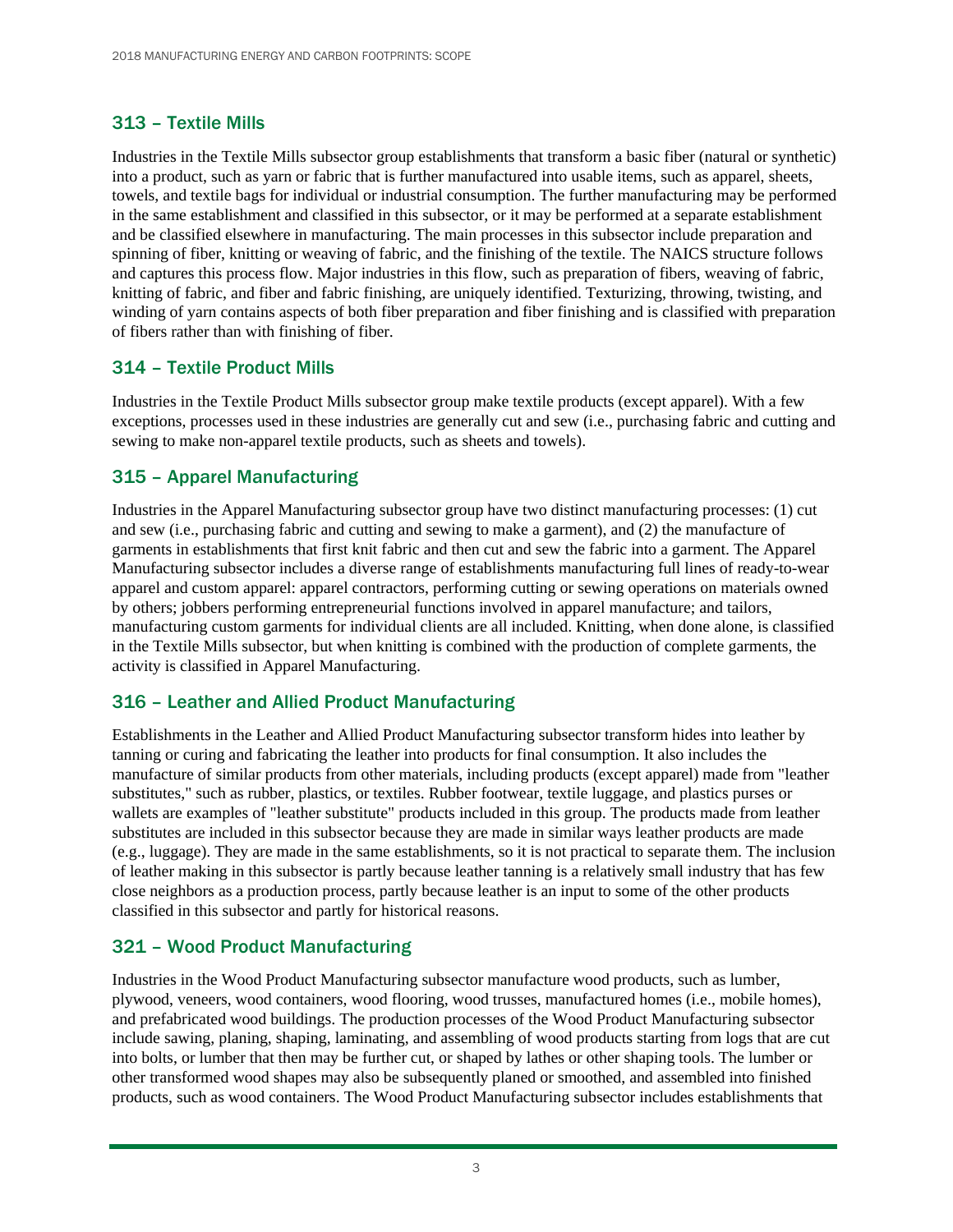make wood products from logs and bolts that are sawed and shaped, and establishments that purchase sawed lumber and make wood products. With the exception of sawmills and wood preservation establishments, the establishments are grouped into industries mainly based on the specific products manufactured.

#### 322 – Paper Manufacturing

Industries in the Paper Manufacturing subsector make pulp, paper, or converted paper products. The manufacturing of these products is grouped together because they constitute a series of vertically connected processes. More than one is often carried out in a single establishment. There are essentially three activities. The manufacturing of pulp involves separating the cellulose fibers from other impurities in wood or used paper. The manufacturing of paper involves matting these fibers into a sheet. Converted paper products are made from paper and other materials by various cutting and shaping techniques and includes coating and laminating activities.

#### 324110 – Petroleum Refineries

This subsector comprises establishments primarily engaged in refining crude petroleum into refined petroleum. Petroleum refining involves one or more of the following activities: (1) fractionation; (2) straight distillation of crude oil; and (3) cracking.

#### 325 – Chemical Manufacturing

The Chemical Manufacturing subsector is based on the transformation of organic and inorganic raw materials by a chemical process and the formulation of products. This subsector distinguishes the production of basic chemicals that comprise the first industry group from the production of intermediate and end products produced by further processing of basic chemicals that make up the remaining industry groups.

#### 325110 – Petrochemical Manufacturing

This industry comprises establishments primarily engaged in (1) manufacturing acyclic (i.e., aliphatic) hydrocarbons such as ethylene, propylene, and butylene made from refined petroleum or liquid hydrocarbons and/or (2) manufacturing cyclic aromatic hydrocarbons such as benzene, toluene, styrene, xylene, ethyl benzene, and cumene made from refined petroleum or liquid hydrocarbons.

#### 325211 – Plastics Material and Resin Manufacturing

This U.S. industry comprises establishments primarily engaged in (1) manufacturing resins, plastics materials, and nonvulcanizable thermoplastic elastomers and mixing and blending resins on a custom basis and/or (2) manufacturing noncustomized synthetic resins.

#### 326 – Plastics and Rubber Products Manufacturing

Industries in the Plastics and Rubber Products Manufacturing subsector make goods by processing plastics materials and raw rubber. The core technology employed by establishments in this subsector is that of plastics or rubber product production. Plastics and rubber are combined in the same subsector because plastics are increasingly being used as a substitute for rubber; however the subsector is generally restricted to the production of products made of just one material, either solely plastics or rubber.

# 3272 – Glass and Glass Product Manufacturing

This industry comprises establishments primarily engaged in manufacturing glass and/or glass products. Establishments in this industry may manufacture glass and/or glass products by melting silica sand or cullet, or purchasing glass.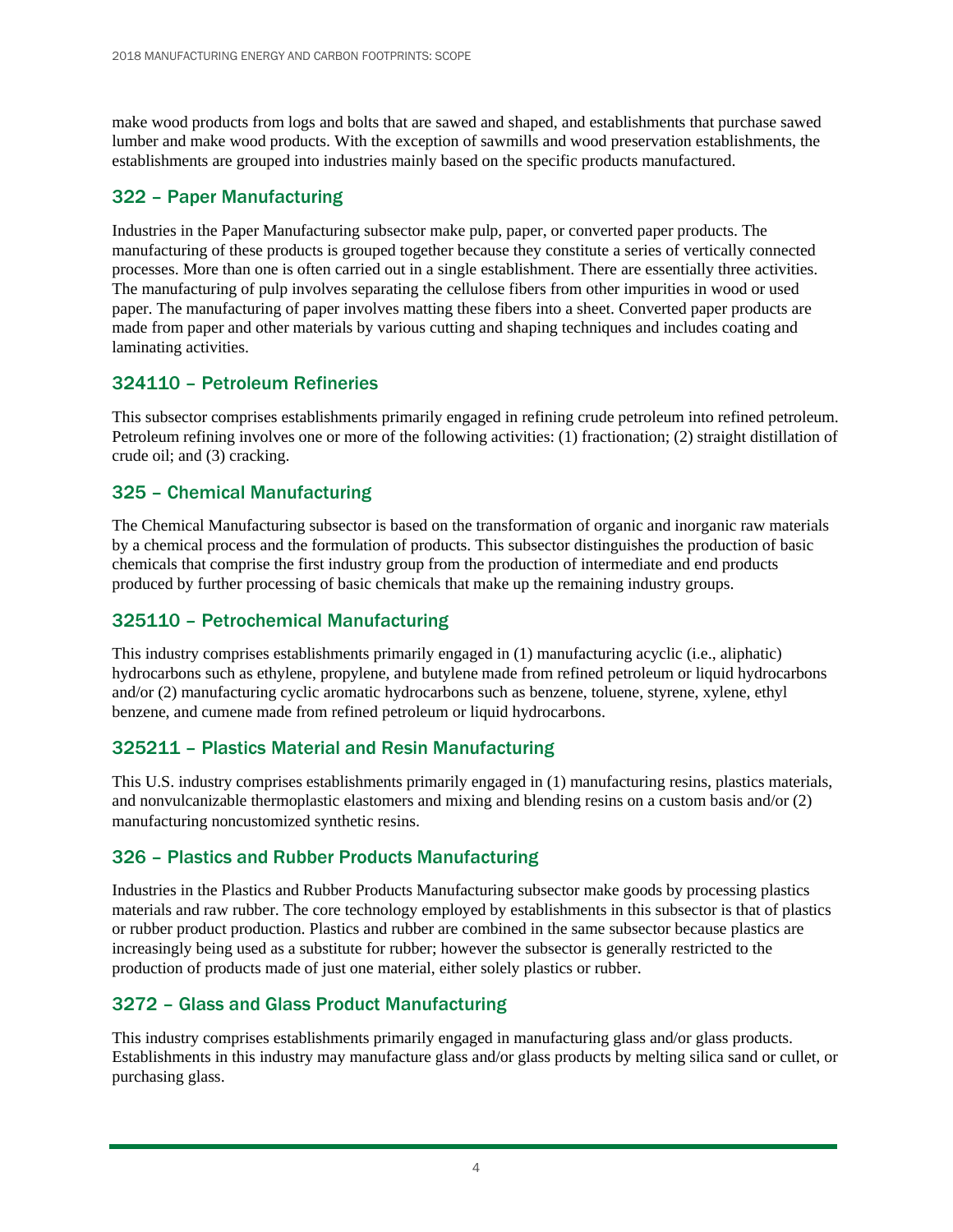# 327993 – Mineral Wool Manufacturing

This industry comprises establishments primarily engaged in manufacturing mineral wool and mineral wool (i.e., fiberglass) insulation products made of such siliceous materials as rock, slag, and glass, or combinations thereof.

# 327310 – Cement Manufacturing

This industry comprises establishments primarily engaged in manufacturing portland, natural, masonry, pozzolanic, and other hydraulic cements. Cement manufacturing establishments may calcine earths or mine, quarry, manufacture, or purchase lime.

# 331110 – Iron and Steel Mills and Ferroalloy Manufacturing

This industry comprises establishments primarily engaged in one or more of the following: (1) direct reduction of iron ore; (2) manufacturing pig iron in molten or solid form; (3) converting pig iron into steel; (4) making steel; (5) making steel and manufacturing shapes (e.g., bar, plate, rod, sheet, strip, wire); (6) making steel and forming pipe and tube; and (7) manufacturing electrometallurgical ferroalloys. Ferroalloys add critical elements, such as silicon and manganese for carbon steel and chromium, vanadium, tungsten, titanium, and molybdenum for low- and high-alloy metals. Ferroalloys include iron-rich alloys and more pure forms of elements added during the steel manufacturing process that alter or improve the characteristics of the metal being made.

#### 3312 – Steel Product Manufacturing from Purchased Steel

This industry group comprises establishments primarily engaged in manufacturing iron and steel tube and pipe, drawing steel wire, and rolling or drawing shapes from purchased iron or steel.

# 3313 – Alumina and Aluminum Production and Processing

This industry comprises establishments primarily engaged in one or more of the following: (1) refining alumina; (2) making (i.e., the primary production) aluminum from alumina; (3) recovering aluminum from scrap or dross; (4) alloying purchased aluminum; and (5) manufacturing aluminum primary forms (e.g., bar, foil, pipe, plate, rod, sheet, tube, wire).

#### 3315 – Foundries

This industry group comprises establishments primarily engaged in pouring molten metal into molds or dies to form castings. Foundries may perform operations, such as cleaning and deburring, on the castings they manufacture.

# 332 – Fabricated Metal Product Manufacturing

Industries in the Fabricated Metal Product Manufacturing subsector transform metal into intermediate or end products, other than machinery, computers and electronics, and metal furniture, or treat metals and metal formed products fabricated elsewhere. Important fabricated metal processes are forging, stamping, bending, forming, and machining, used to shape individual pieces of metal; and other processes, such as welding and assembling, used to join separate parts together. Establishments in this subsector may use one of these processes or a combination of these processes.

#### 333 – Machinery Manufacturing

Industries in the Machinery Manufacturing subsector create end products that apply mechanical force, for example, the application of gears and levers, to perform work. Some important processes for the manufacture